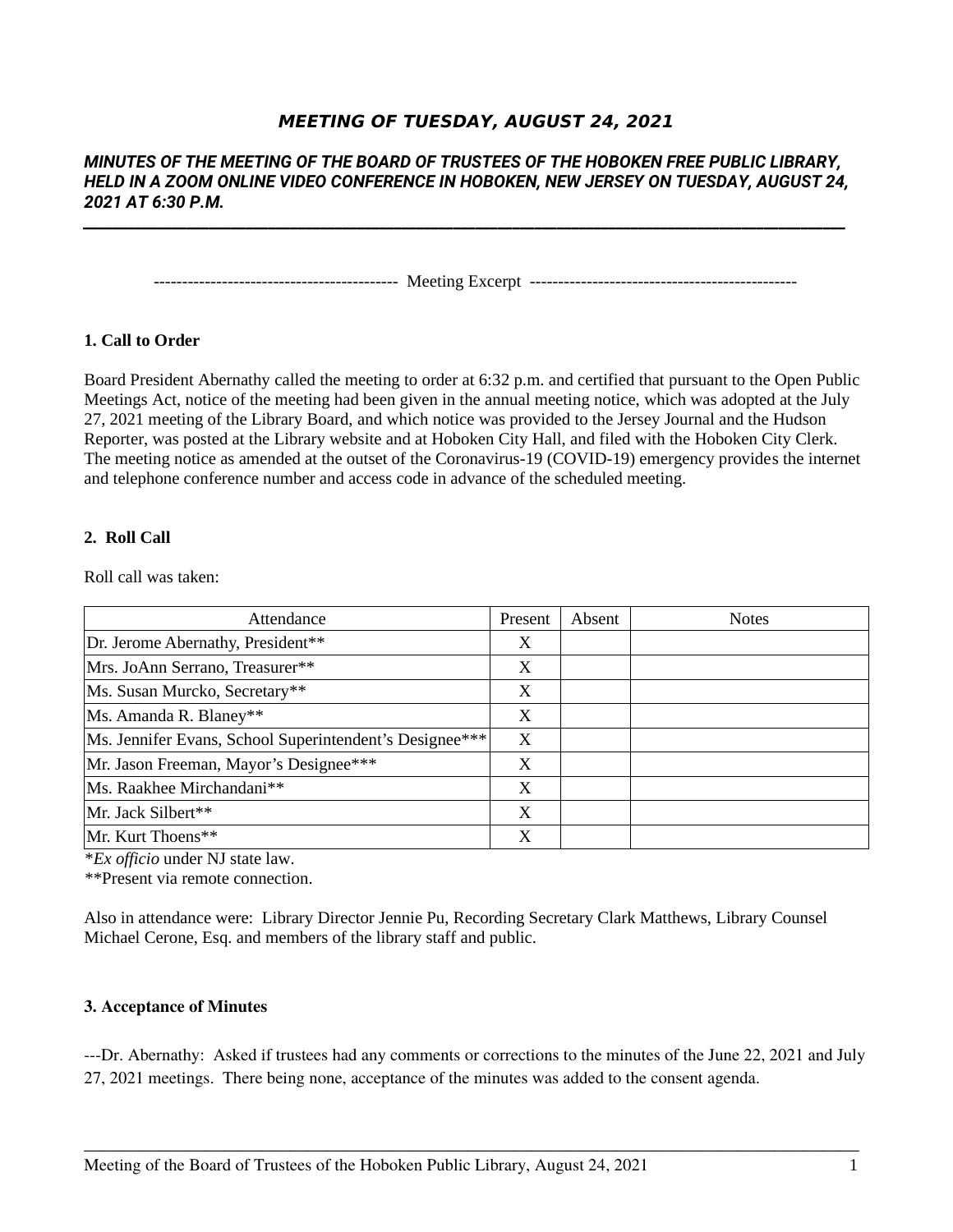## **4. Public Comments**

---Dr. Abernathy: Invited comments from the public. There were no public comments.

---Dr. Abernathy: Welcomed Ms. Pu for her first report as Library Director.

## **5. Director's Report**

---Ms. Pu: Highlighted several items from the Director's Report: Circulation dipped due to the July building closure but she expects it to recover as the library reopens. More asbestos was located as the remediation work was concluding and another library closure is likely in order to deal with it. A memo was issued to staff about documentation of Covid vaccination and testing; more than half the staff is already vaccinated; non-vaccinated staff need to produce weekly proof of a negative test from a city test center. An updated staff roster is being created as the basis for a staff organizational chart. She participated in two informal "meet-and-greets" with the staff in the library garden on August  $11<sup>th</sup>$ , which she felt were very welcoming. This year's Summer Reading Program is going very well with much-increased participation compared with last summer; so are camp, Rock Club and Teen events in Church Square Park. The former "Toybrary" space in the basement of Annex I has been converted to a young adult space and the YA collection has been moved there; there are now two YA spaces: Annex I and the Grand Street Branch. The Learning Center at Hoboken Housing Authority (HHA) has been relocated to HHA space at 311 Harrison Street while the air conditioning is repaired. She took part in BCCLS's orientation program and, as the incoming board president of LibrarylinkNJ (LLNJ), she presided over the LLNJ board meeting, which will be working jointly with the New Jersey Library Association (NJLA) and State Librarian on state library issues. The library's marketing and press team has been active with press releases to local media about the temporary closing and her appointment, and she was invited to participate in Councilman Cohen's Zoom meeting as well as at the Hoboken Historical Museum with Mr. Silbert.

---Mr. Freeman: Welcomed Ms. Pu and thanked Ms. VanIngen for her work during the transition.

## **6. Committee Reports, Including Finance Committee and Payment of Bills**

---Mr. Chapka: Reported for the Buildings and Grounds Committee: As anticipated the general contractor (GC) completed the asbestos remediation work a week early, so building staff had more time to clean, disinfect and move materials back. The building opened on time on August  $9<sup>th</sup>$ . However, more asbestos was found in two places: on a pipe on the second floor, and on the old boiler. The pipe asbestos was apparently identified, wrapped and boxed up for containment in 1999; the boiler is still being evaluated before plans can be made to complete its removal, but a closure will be required at that time. Current estimates for the closure time range from a week to several weeks; he expected time frames for building closure to be complete by next week. There is also a need for a change order for renovations to the second-floor bathroom, which is considerably more deteriorated than expected. Board Action Items (BAIs) are before the board for additional costs related to both issues.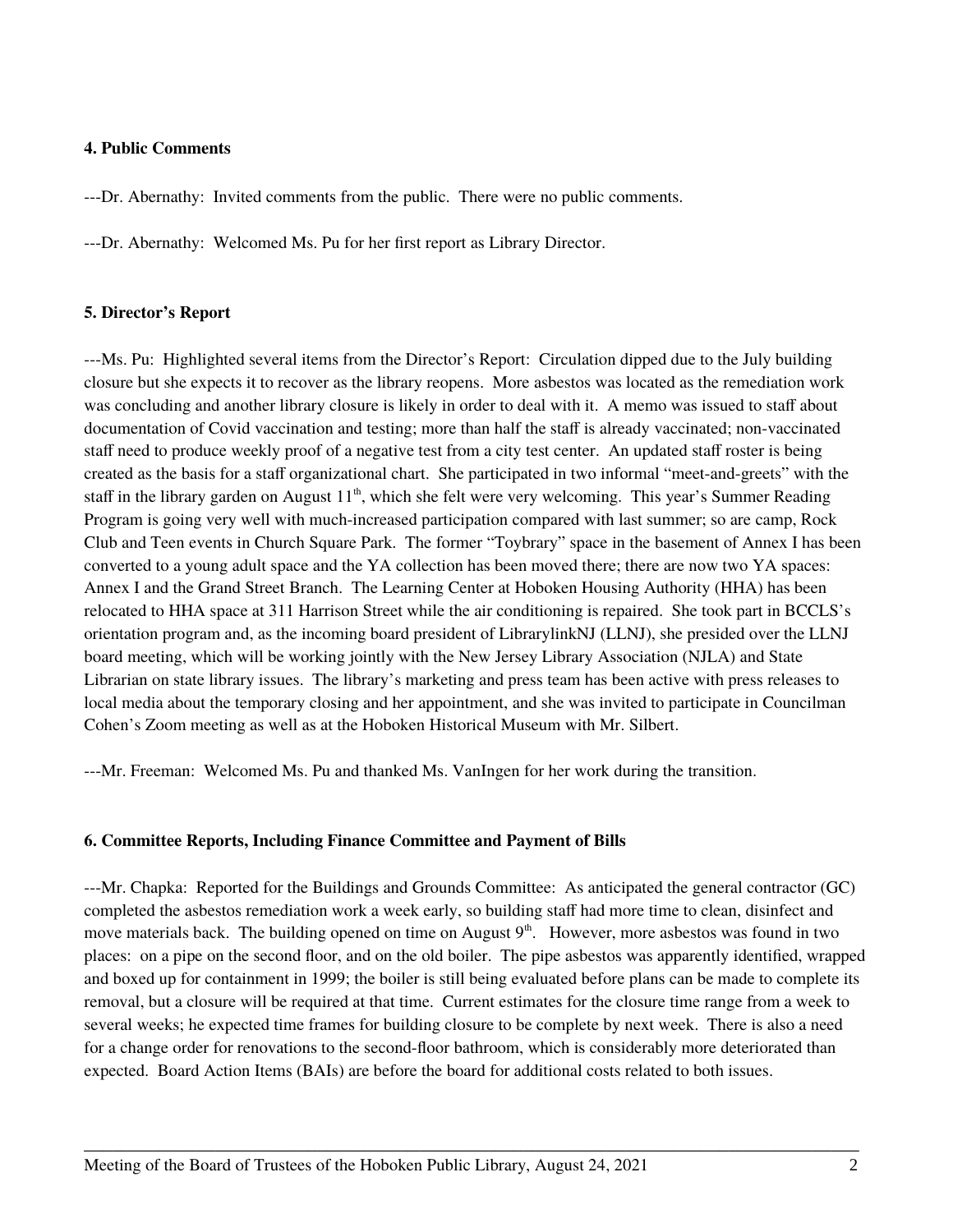---Mr. Freeman: Asked how long the building closure for asbestos remediation might be. There are two companies involved with different estimates; Atlantic Environmental estimates one week, subcontractor AbateTech estimates up to three weeks.

---Dr. Abernathy: Asked when there will be clarity on the length of closure. Sometime next week, if not sooner.

---Dr. Abernathy: Asked what are the additional costs. The BAI is for the estimated cost of additional services and monitoring ranging from \$21,614-\$23,995; also, there will be an additional change order for the abatement.

---Dr. Abernathy: Regarding the second change order for the second-floor bathroom, is the deterioration serious? Discussion about pictures circulated with Buildings and Grounds report; the BAI for the additional work is for \$45,942. Discussion about whether library capital reserves are sufficient to cover the change orders; they are. Authorization of both BAIs was added to the consent agenda.

---Mrs. Serrano: Reported for the Budget and Finance Committee: There is no report this month. She described the financial matters before the board for approval: 1.) in Part A, to pay from the capital improvement Construction Account at Bayonne Community Bank (BCB) checks no. 351-353 for \$148,999.29; 2.) in Part A, to pay library operating expenses with checks no. 9468-9515 totaling \$623,770.64 and to pay via PayPal \$1,638.00 to Constant Contact; 3) in Part B, to pay expenses for library materials with checks no. 9516-9521 totaling \$14,739.58. Also before the board is a resolution to void check no. 9258 for \$20.00.

---Mrs. Serrano: Noted that several payments for insurance, health insurance and pensions are all included in this month's bills, which resulted in the large Part A total; she asked if there were any questions. There being none, approval of the Part A bills and the resolution to void the check were added to the consent agenda.

---Mr. Freeman: Moved the board approve paying the Part B bills for library materials.

---Ms. Mirchandani: Seconded.

---Adopted by roll call vote as follows: YEAS: 8 NAYS: 0 RECUSED: 1 ABSTAIN: 0

| Trustee         | Yes | No | Recused | Abstain |
|-----------------|-----|----|---------|---------|
| Ms. Blaney      | X   |    |         |         |
| Ms. Evans       | X   |    |         |         |
| Mr. Freeman     | X   |    |         |         |
| Ms. Mirchandani | X   |    |         |         |
| Ms. Murcko      |     |    | X       |         |
| Mrs. Serrano    | X   |    |         |         |
| Mr. Silbert     | X   |    |         |         |
| Mr. Thoens      | X   |    |         |         |
| Dr. Abernathy   | X   |    |         |         |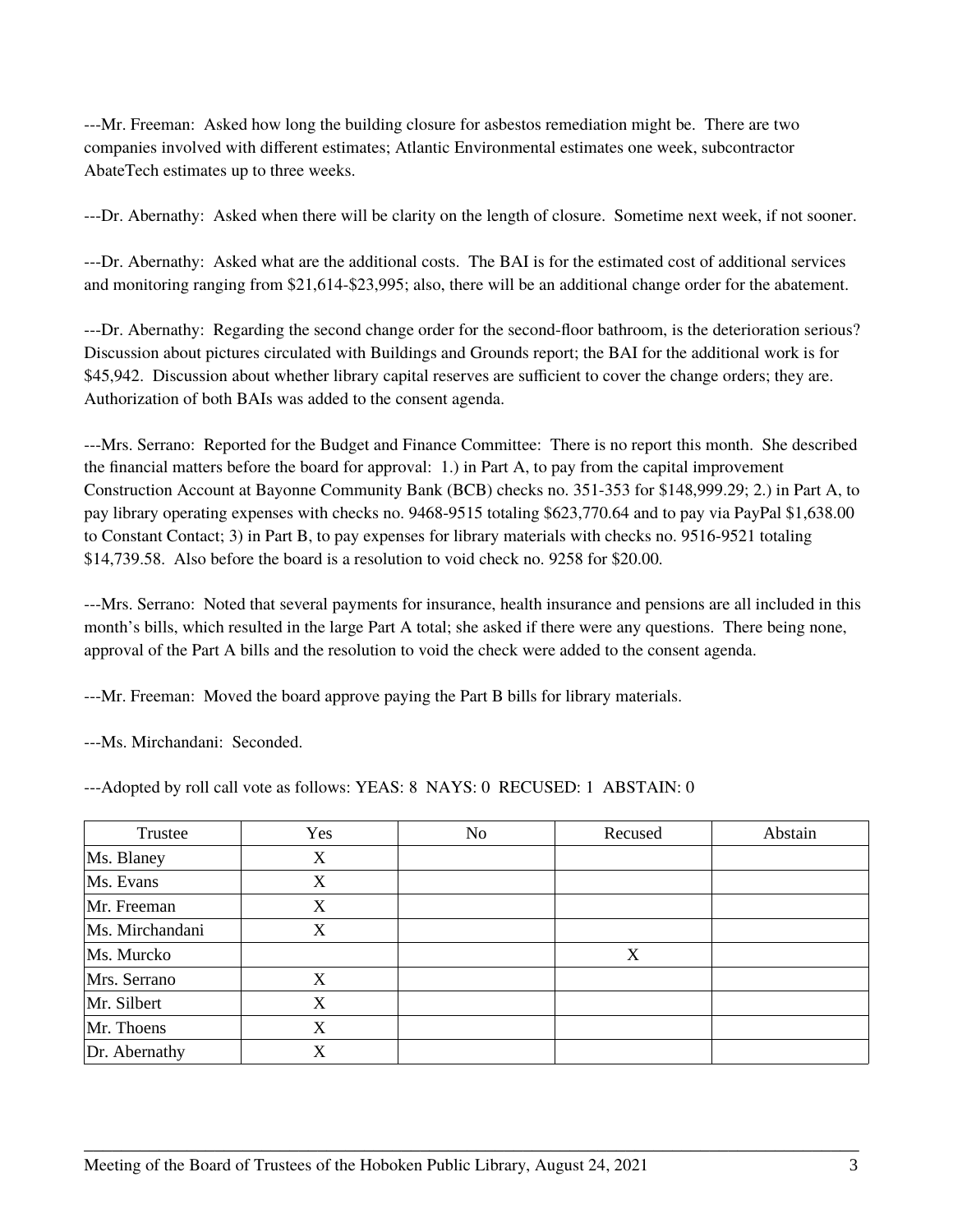---Ms. Murcko: Reported for the Personnel and Policy Committee: The committee met with the director and discussed Covid vaccine requirements, which were implemented. Next month the committee will review forward progress and priorities, but developments like the Covid delta variant may impact planning for projects like the Strategic Plan and surveys may need to be revised or reconsidered.

---Ms. Mirchandani: Suggested reaching out with Mr. Freeman to the city for ideas and resources to conduct surveys for planning. Discussion about the city's surveys, which are mostly online, versus other methods like Focus groups and how to reach community constituencies like the elderly or HHA with limited internet access or WiFi penetration.

#### **7. President's Report**

---Dr. Abernathy: Thanked Ms. VanIngen for her service and assistance in the transition to the new director. He and the director met with the city about ways to share services. He is also examining the new stimulus funds that are becoming available and evaluating ways that the library could obtain such funding. Because it is late summer, the demand is slow for library initiatives like Computers4People and HHA services.

## **8. Library Foundation Report and Friends of the Library (FOTL)**

---Mrs. Serrano: Reported for the Library Foundation: The first informal joint meeting of the Friends and Foundation boards will be tomorrow night.

---Ms. Blaney: The foundation will also be working on recognition for Gloria Martorana, the long-serving and much-admired children's librarian who passed away recently. The first official joint board meeting of the Friends and Foundation will probably not be until January 2022.

\_\_\_\_\_\_\_\_\_\_\_\_\_\_\_\_\_\_\_\_\_\_\_\_\_\_\_\_\_\_\_\_\_\_\_\_\_\_\_\_\_\_\_\_\_\_\_\_\_\_\_\_\_\_\_\_\_\_\_\_\_\_\_\_\_\_\_\_\_\_\_\_\_\_\_\_\_\_\_\_\_\_\_

## **9. Old Business**

---Dr. Abernathy: Called for any old business. There was none.

#### **10. New Business**

---Dr. Abernathy: Called for any new business. There was none.

#### **11. Consent Agenda**

---Ms. Mirchandani: Moved the board approve the meeting consent agenda as follows: